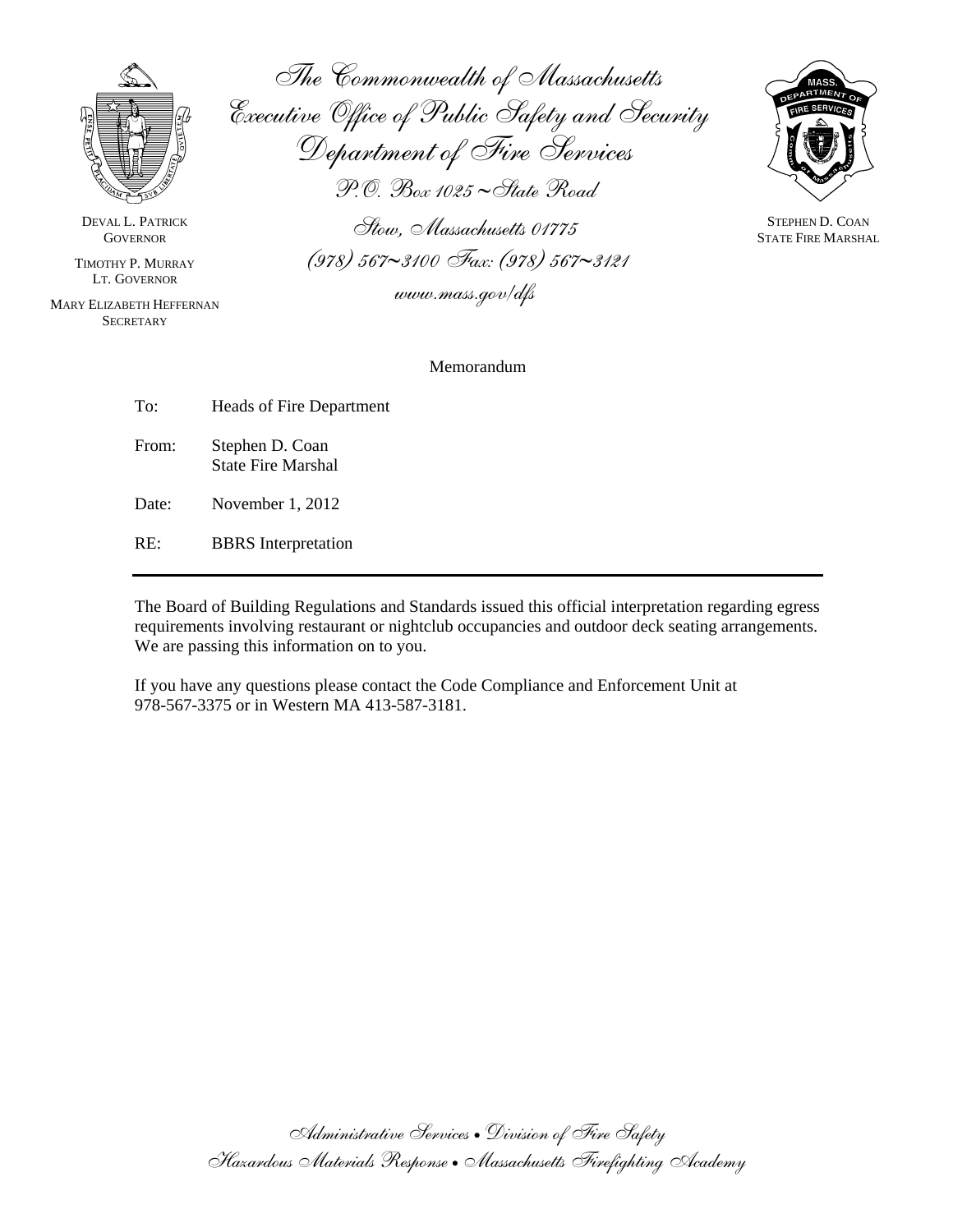# **BBRS Official Interpretation No. 2012\_3**

**\_\_\_\_\_\_\_\_\_\_\_\_\_\_\_\_\_\_\_\_\_\_\_\_\_\_\_\_\_\_\_\_\_\_\_\_\_\_\_\_\_\_\_\_\_\_\_\_\_\_\_\_\_\_\_\_\_\_\_\_\_\_\_\_\_\_\_\_\_\_\_\_\_\_\_\_\_\_**

#### **Date:** September 11, 2012

**Subject:** Restaurant or nightclub occupancy issues when outdoor decks are involved.

#### **Background/Discussion:**

It is not uncommon to see restaurants and nightclubs take advantage of warm weather and incorporate outdoor decks for bar and dining purposes.

From an egress standpoint, often these decks communicate with the existing restaurant or nightclub building raising concerns regarding whether the posted occupant load of the interior of the building can inadvertently be exceeded, thereby negatively impacting design required means of egress in the building (i.e., a condition where the interior restaurant or nightclub might be at full, approved occupant load but because of unexpected bad weather, people on the deck move back into the interior of the occupied restaurant/nightclub).

Two likely situations would include;

**QUESTION 1: What are occupancy/egress requirements for a new construction restaurant or nightclub that at the time of design and construction also includes such exterior deck?** 

## **QUESTION 2: What are occupancy/egress requirements for an existing restaurant or nightclub where, later, an exterior deck is added?**

It is critical that the applicable requirements the  $8<sup>th</sup>$  Edition of the MA State Building Code (780) CMR), be understood and properly applied and this Interpretation reviews certain pertinent sections of the  $8<sup>th</sup>$  Edition of 780 CMR, regulating this matter.

### **QUESTION 1, DETAIL:**

NEW CONSTRUCTION - The 8<sup>th</sup> Edition of 780 CMR, Base ("commercial") Volume, Chapter 10, Section 1004, titled "OCCUPANT LOAD" presents methods required for establishing the required design occupant load of a new construction building and/or structure.

**Section 1004.1, "Design Occupant Load"**, in part states: *"In determining means of egress requirements, the number of occupants for whom means of egress facilities shall be provided shall be determined in accordance with this section. Where occupant from accessory areas egress through a primary space, the calculated occupant load for the primary space shall*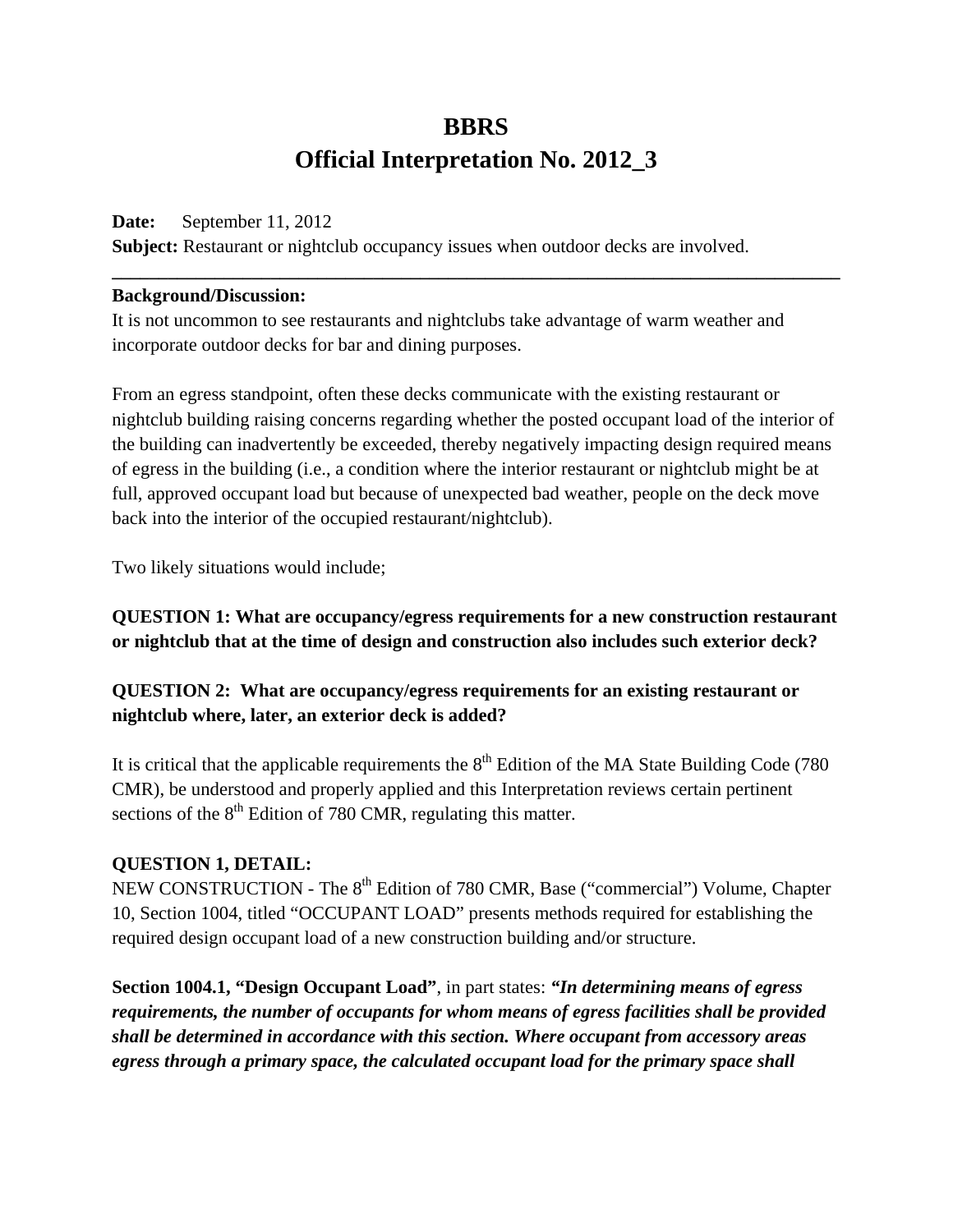*include the total occupant load of the primary space plus the number of occupants egressing through it from the accessory area."*

**Section 1004.1.1, "Areas Without Fixed Seating"**, in part, states: *"The number of occupants shall be computed at the rate of one occupant per unit of area as prescribed in Table 1004.1.1. For areas without fixed seating, the occupant load shall not be less than that number determined by dividing the floor area under consideration by the occupant load per unit of area factor assigned to the occupancy as set forth in Table 1004.1.1…."* 

**Section 1004.2, "Increased Occupant Load",** does allow increasing the occupant load to be increased above the limits set forth in Table 1004.1.1 with certain restrictions.

**Section 1004.3, "Posting of Occupant Load"** requires that every room or space that is an assembly occupancy have the occupant load of the room or space posted (this would include posting of the Assembly Use deck area as well as posting of the interior of the building Assembly Use spaces.

**Section 1004.5, "Egress Convergence"** requires that where means of egress from floors above and below, converge at an intermediate level, the capacity of the means of egress from the point of convergence shall not be less than the sum of the two floors.1004.5 + 1004.8 (all new construction).

Finally, and specifically addressing outdoor areas, **Section 1004.8, "Outdoor Areas"** in part, states: *"Yards, patios, courts and similar outdoor areas (for this interpretation, outdoor decks are assumed included in this Code subsection) accessible to and usable by the building occupants shall be provided with means of egress as required by this chapter… Where outdoor areas are to be used by persons in addition to the occupants of the building, and the path of egress travel from outdoor areas passes through the building, means of egress requirements for the building shall be based on the sum of the occupant loads of the building plus the outdoor area (emphasis added)."* 

**ANSWER 1:** On these bases, for a new construction restaurant or nightclub building that will also feature, as part of the new construction, an outdoor deck to be used for bar and dining purposes and where occupants of the deck egress back through the building proper, the means of egress requirements for the building shall be based on the sum of the occupant loads of the building plus the deck.

## **QUESTION 2, DETAIL:**

For an existing restaurant or nightclub, that at a later time has an outdoor deck attached and from which the deck occupants can egress back through the existing building, one starts the Code